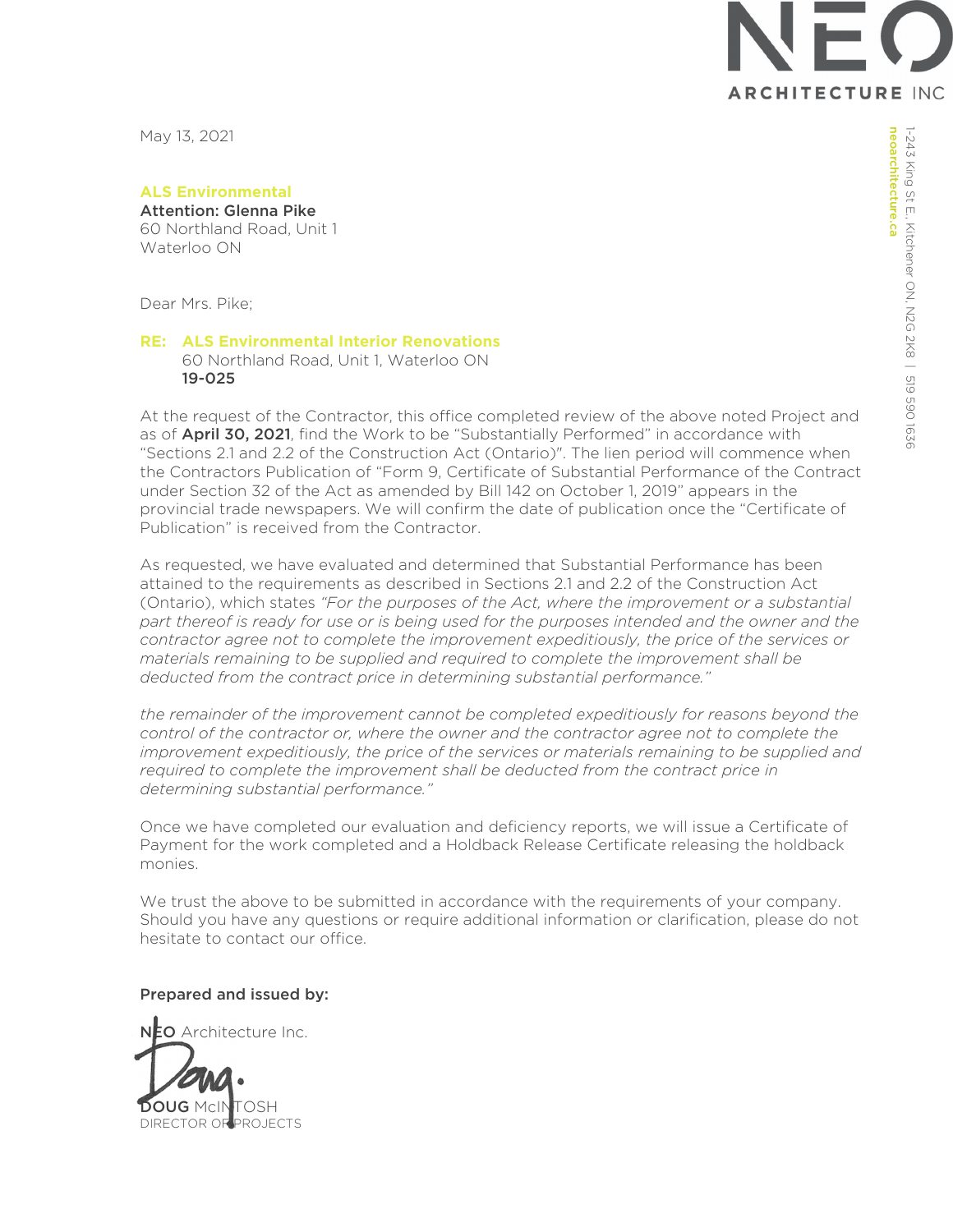

## Substantial Completion Calculation

| Project:<br>Project No:                                                  | <b>ALS Environmental Interior Renovations</b><br>60 Northland Road, Unit 1<br>Waterloo ON<br>19-025 |             | Date | May. 13/21                 |
|--------------------------------------------------------------------------|-----------------------------------------------------------------------------------------------------|-------------|------|----------------------------|
|                                                                          | Original Contract dated February 21, 2020                                                           |             | \$   | 956,000.00                 |
| Approved Change Orders to date<br>Total Contract to Date (excluding HST) |                                                                                                     |             | \$   | 200,578.55<br>1,156,578.55 |
|                                                                          | "Material on Site" and Work Furnished as of April 30, 2021                                          | 100%        |      | 1,156,578.55               |
|                                                                          | Balance Due/Work to be Completed                                                                    |             |      | \$0.00                     |
|                                                                          | Work that cannot be expeditiously completed per the Act                                             |             |      |                            |
|                                                                          |                                                                                                     |             |      |                            |
|                                                                          |                                                                                                     |             |      |                            |
|                                                                          |                                                                                                     |             |      |                            |
| Sub-total                                                                |                                                                                                     | \$0.00      |      |                            |
|                                                                          | Balance Due/Work to be Completed                                                                    |             |      | \$0.00                     |
|                                                                          | Deficiencies and/or Work to Complete Value                                                          |             |      |                            |
|                                                                          |                                                                                                     |             |      |                            |
|                                                                          |                                                                                                     |             |      |                            |
|                                                                          |                                                                                                     |             |      |                            |
| Work to Complete                                                         |                                                                                                     | \$0.00      |      |                            |
|                                                                          | Balance Due/Work to be Completed                                                                    |             |      | \$0.00                     |
|                                                                          | Substantial Completion Target Value                                                                 |             |      |                            |
|                                                                          | Substantial calculation 3% of 1st \$1 million                                                       | \$30,000.00 |      |                            |
|                                                                          | Substantial calculation 2% of 2nd \$1 million                                                       | \$3,131.57  |      |                            |
|                                                                          | Remainder at 1% of balance                                                                          | \$0.00      |      |                            |
| Target Value                                                             |                                                                                                     | \$33,131.57 |      |                            |
| <b>TARGET VALUE</b>                                                      |                                                                                                     |             |      | \$33,131.57                |